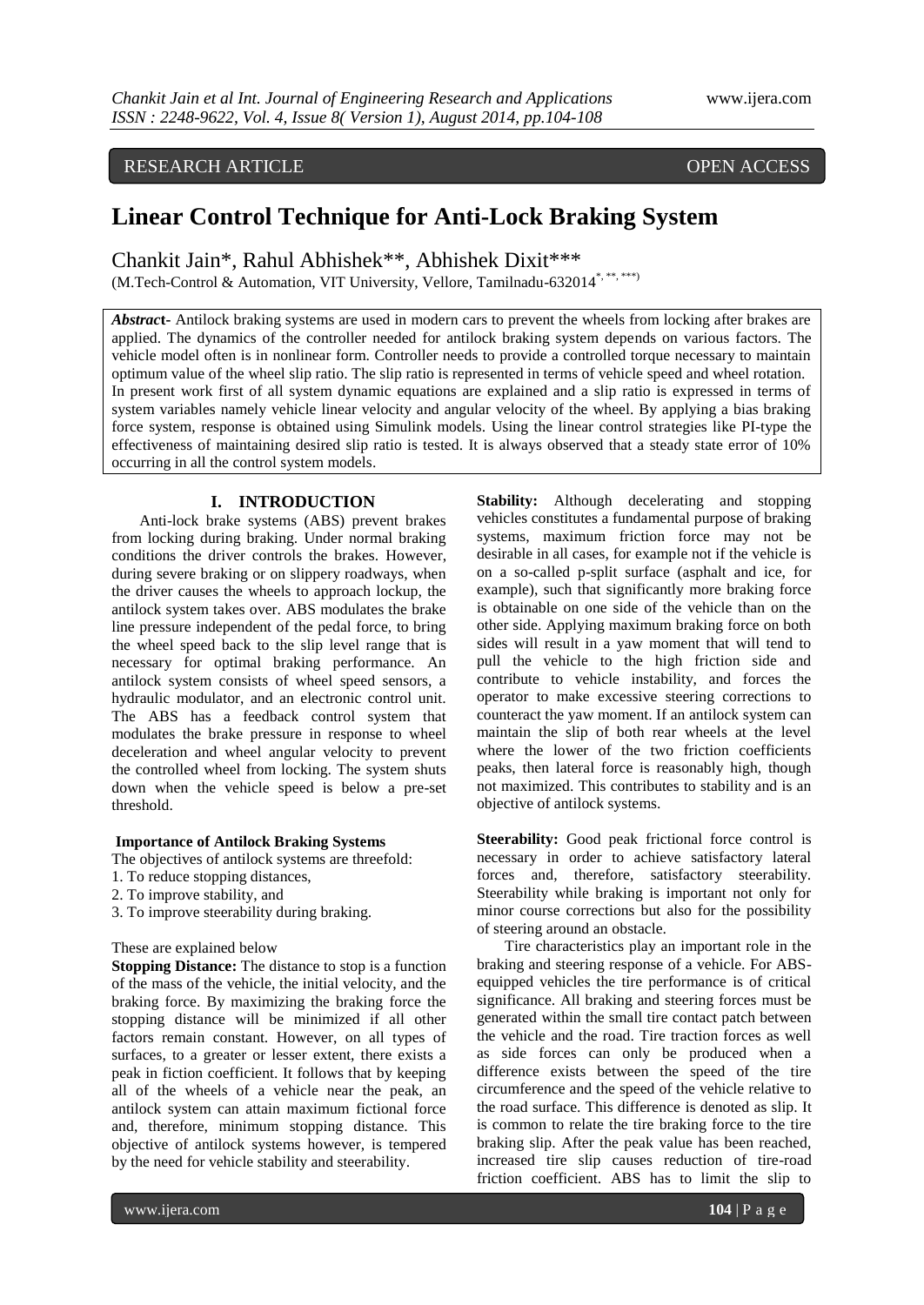values below the peak value to prevent wheel from locking. Tires with a high peak friction point achieve maximum friction at 10 to 20% slip. The optimum slip value decreases as tire-road friction decreases.

The ABS system consists of the following major subsystems:

#### **Wheel-Speed Sensors**

Electro-magnetic or Hall-effect pulse pickups with toothed wheels mounted directly on the rotating components of the drive train or wheel hubs. As the wheel turns the toothed wheel (pulse ring) generates an AC voltage at the wheel-speed sensor. The voltage frequency is directly proportional to the wheel's rotational speed.

#### **Electronic Control Unit (ECU)**

The electronic control unit receives, amplifies and filters the sensor signals for calculating the wheel rotational speed and acceleration.

#### **Hydraulic Pressure Modulator**

The hydraulic pressure modulator is an electrohydraulic device for reducing, holding, and restoring the pressure of the wheel brakes by manipulating the solenoid valves in the hydraulic brake system.

# **II. LITERATURE REVIEW**

Mirzaeinejad and Mirzaei [1] have applied a predictive approach to design a non- linear modelbased controller for the wheel slip. The integral feedback technique is also employed to increase the robustness of the designed controller. Therefore, the control law is developed by minimizing the difference between the predicted and desired responses of the wheel slip and it's integral.

Baslamisliet al. [2] proposed a static-state feedback control algorithm for ABS control. The robustness of the controller against model uncertainties such as tire longitudinal force and road adhesion coefficient has been guaranteed through the satisfaction of a set of linear matrix inequalities. Robustness of the controller against actuator time delays along with a method for tuning controller gains has been addressed. Further tuning strategies have been given through a general robustness analysis, where especially the design conflict imposed by noise rejection and actuator time delay has been addressed.

Choi [3] has developed a new continuous wheel slip ABS algorithm. here ABS algorithm, rule-based control of wheel velocity is reduced to the minimum. Rear wheels cycles independently through pressure apply, hold, and dump modes, but the cycling is done by continuous feedback control. While cycling rear wheel speeds, the wheel peak slips that maximize tire-to-road friction are estimated. From the estimated peak slips, reference velocities of front wheels are

calculated. The front wheels are controlled continuously to track the reference velocities. By the continuous tracking control of front wheels without cycling, braking performance is maximized.

Rangelov [4] described the model of a quartervehicle and an ABS in MATLAB-SIMULINK. In this report, to model the tire characteristics and the dynamic behavior on a flat as well as an uneven road, the SWIFT-tire model is employed.

Sharkawy [5] studied the performance of ABS with variation of weight, friction coefficient of road, road inclination etc. A self-tuning PID control scheme to overcome these effects via fuzzy GA is developed; with a control objective to minimize stopping distance while keeping slip ratio of the tires within the desired range.

Pours mad [6] has proposed an adaptive NNbased controller for ABS. The proposed controller is designed to tackle the drawbacks of feedback linearization controller for ABS.

Topalovet al. [7] proposed a neuro fuzzy adaptive control approach for nonlinear system with model uncertainties, in antilock braking systems. The control scheme consists of PD controller and an inverse reference model of the response of controlled system. Its output is used as an error signal by an online algorithm to update the parameters of a neurofuzzy feedback controller.

Patil and Longoria[8] have used decoupling feature in frictional disk brake mechanism derived through kinematic analysis of ABS to specify reference braking torque is presented. Modeling of ABS actuator and control design are described.

Layne et al. [9] have illustrated the fuzzy model reference learning control (FMRLC). Braking effectiveness when there are transition between icy and wet road surfaces is studied.

Huang and Shih [10] have used the fuzzy controller to control the hydraulic modulator and hence the brake pressure. The performance of controller and hydraulic modulator are assessed by the hardware in loop (HIL) experiments.

Onitet al. [11] have proposed a novel strategy for the design of sliding mode controller (SMC). As velocity of the vehicle changes, the optimum value of the wheel slip will also alter. Gray predictor is employed to anticipate the future output of the system.

# **III. SCOPE & OBJECTIVE OF PRESENT WORK**

During the design of ABS, nonlinear vehicle dynamics and unknown environment characters as well as parameters, change due to mechanical wear have to be considered. PI controller are very easy to understand and easy to implement. However PI loop require continuous monitoring and adjustments. In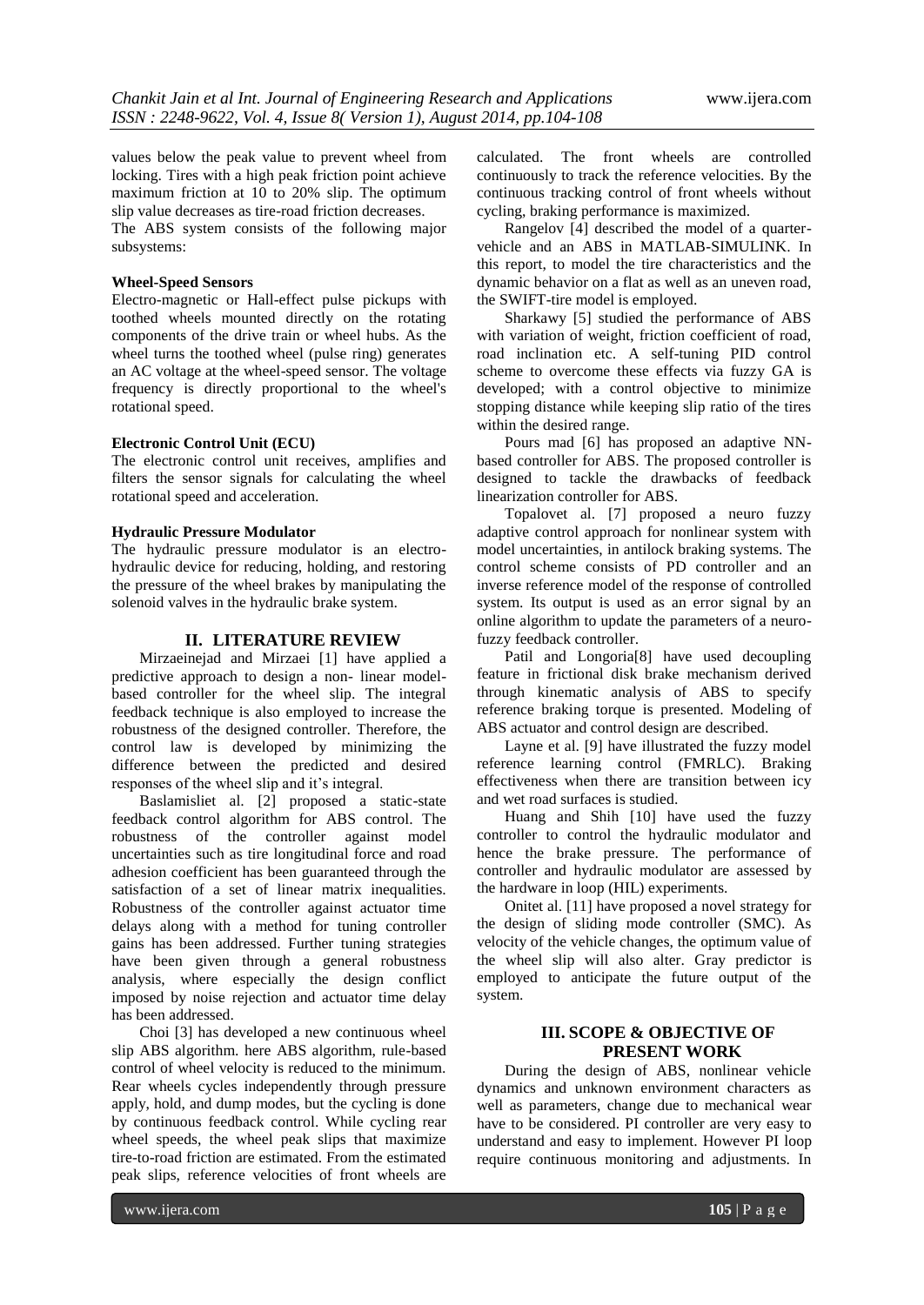this line there is a scope to understand improved PI controllers with mathematical models.

The present work, it is planned to understand and obtain the dynamic solution of quarter car vehicle model to obtain the time varying vehicle velocity and wheel. After identification of system dynamics a slip factor defined at each instance of time will be modified to desired value by means of a control scheme. Various feedback control schemes can be used for this purpose. Simulation are carried out to achieve a desired slip factor with control scheme such as pi controller Graphs of linear velocity, stopping distance and slip ratio for each system is plotted and compared with each other. At the end, possible alternate solutions are discussed.

The work is inspired from the demo model of ABS provided in Simulink software.

#### **IV. VEHICLE DYNAMICS**

Basically, a complete vehicle model that includes all relevant characteristics of the vehicle is too complicated for use in the control system design. Therefore, for simplification a model capturing the essential features of the vehicle system has to be employed for the controller design. The design considered here belongs to a quarter vehicle model as shown in Fig. This model has been already used to design the controller for ABS.

The controller, actuator and quarter car models are all in the feed forward path. The calculated wheel slip (which is to be controlled) is fed back and compared to a desired slip value, with the error fed into the controller. This is shown in [Figure 1.](http://www.goddardconsulting.ca/simulink-quarter-car-model.html#Figure1)



Figure 1: Quarter Car Slip Control Loop.

The model is only valid for vehicle speeds above 1–2 ms-1 . Hence it includes a *Stop Block* which stops the simulation when the speed drops below a small value – in this case  $0.5 \text{ ms}^{-1}$ .

# **A.THE TIRE MODEL**

The tire model implemented in this example uses the standard Pacejk *magic formula*. In Pacejk's model, the equation for the longitudinal friction coefficient  $\mu_x$  is given by

$$
u_x = a(1 - e^{-b\lambda} - c\lambda)
$$

Equation 1: Pacejk's Magic Formula Tire Model. where  $\lambda$  (lambda) is the wheel slip , and the coefficients *a*, *b* and *c* change depending on the

current road surface. This example assumes that the vehicle is being driven on dry asphalt and hence the coefficients are  $a = c1 = 1.28$ ,  $b = c2 = 23.99$ and *c* =c3= 0.52.

### **B.THE QUARTER CAR MODEL**

This example uses a standard set of equations for the dynamics of a quarter car. It contains two continuous time states, and is described by the set of non-linear equations in [Equation 2.](http://www.goddardconsulting.ca/simulink-quarter-car-model.html#equation2)



where  $\omega > 0$ ,  $\nu > 0$ , and hence  $-1 < \lambda < 1$ . The following table lists the definition of the notation used in Equation 2.

| Name          | <b>Description</b>               | Value                  |
|---------------|----------------------------------|------------------------|
| $\omega$      | Angular Speed                    | Output Signal          |
| ν             | Longitudinal Speed               | Output Signal          |
| J             | Inertia                          | 1 Kg m <sup>2</sup>    |
| R             | <b>Wheel Radius</b>              | $0.32 \text{ m}$       |
| $T_h$         | <b>Brake Torque</b>              | <b>Input Signal</b>    |
| $F_{x}$       | Longitudinal Force               | Calculated             |
| $\lambda$     | Longitudinal Wheel Slip          | Calculated             |
| $F_z$         | <b>Vertical Force</b>            | Calculated             |
| $\mu_{\rm x}$ | <b>Road Friction Coefficient</b> | Calculated             |
| m             | <b>Ouarter Vehicle Mass</b>      | 450 Kg                 |
| g             | <b>Gravitational Force</b>       | $9.81 \text{ ms}^{-2}$ |

Table 1: Notation for the Quarter Car Model.

#### **C.THE ACTUATOR MODEL**

Actuator dynamics, and particular time delays, are often critical to the design of a sufficiently accurate control algorithm. This example uses a simple first order lag in series with a time delay to

www.ijera.com **106** | P a g e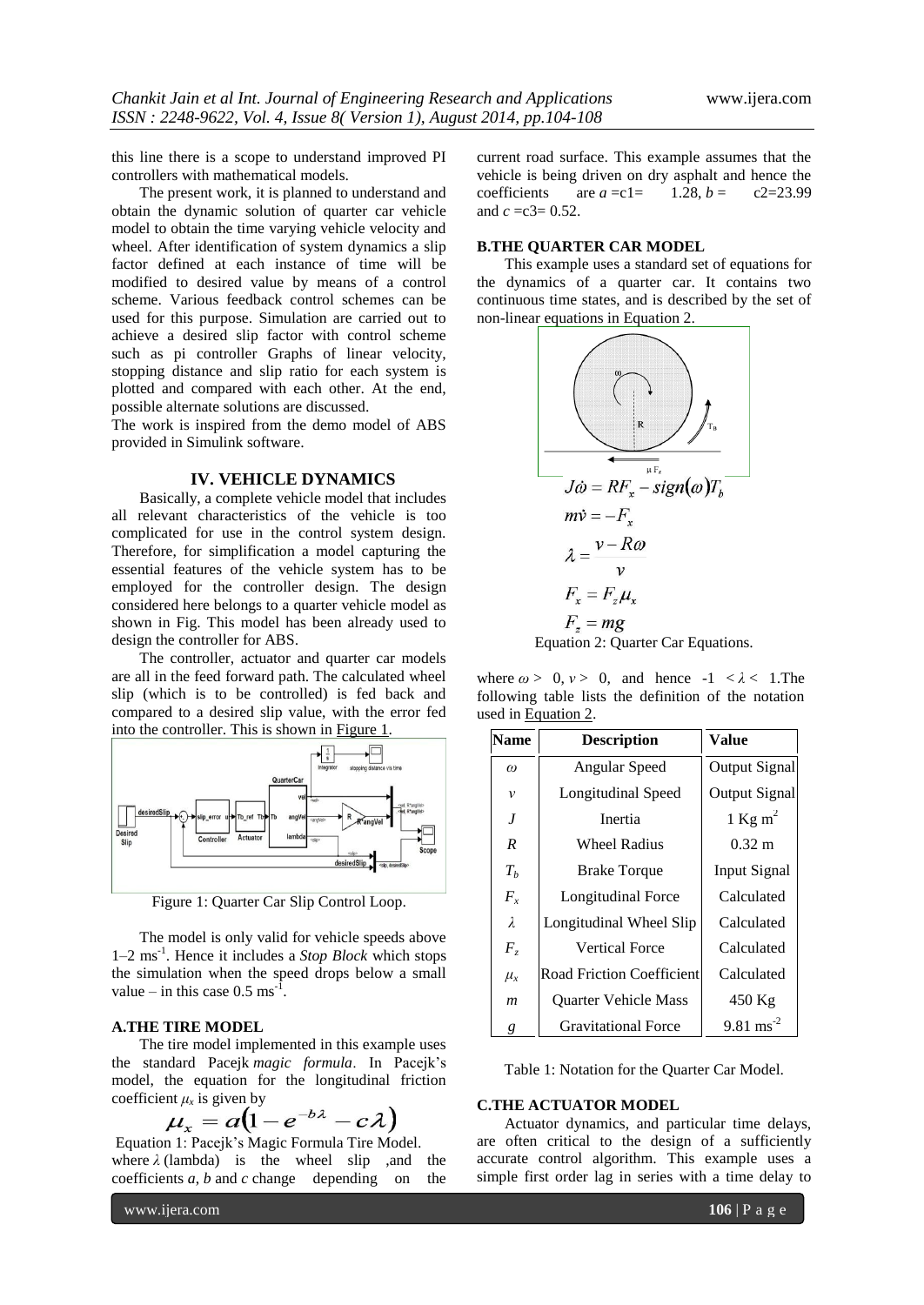model the actuator. In practice a second order model is almost always required, and often actuators have different responses when they are opening and closing, and hence need to be modeled in considerable more detail than is done here. The model for the actuator are given by [Equation 3,](http://www.goddardconsulting.ca/simulink-quarter-car-model.html#equation3)

$$
T_b = e^{-\tau s} \frac{a}{s+a} T_{re_j}
$$

Equation 3: Actuator Equation.

subject to the constraint that  $0 < T_b < T_b$  sat. The following table lists the definition of the notation used in Equation 3.

|              | <b>Name Description</b> | <b>Value</b> |
|--------------|-------------------------|--------------|
| T            | Time Delay              | $0.05$ s     |
| A            | Filter Pole Location 70 |              |
| $T_{b\_sat}$ | Saturation              | 4000         |

Table 2: Notation for the Actuator Model

Note that the first order lag (transfer function) has been implemented using an integrator, gain and summation/negation block rather than a Transfer Function Block (from the *Continuous* library). This has been done as the Transfer Function block does not allow vector signals as an input, but the current implementation does. Hence the model being developed can more easily be expanded to allow for 4-channels, i.e. one for each wheel on a four wheeled vehicle. A Transfer Function Block would preclude that from happening (without replacing the block).

### **D.THE CONTROLLER MODEL**

There are many different potential implementations for the controller. Here a simple PI (proportional–integral) controller has been shown to be adequate. Note that the subsystem has been made *atomic*, and given a discrete sample rate of  $T_s$  =5ms. Controller gains that have been determined to work reasonably well for the configuration chosen here are  $K_p = 1200$  and  $K_i =$ 100000.

## **E.SIMULATING THE COMPLETE MODEL**

Once the model components have been implemented and connected, and the parameters defined, then the model may be simulated. The results for the current configuration are shown in Figure 2.



Figure 2: The Simulation Results.

The yellow line in Figure  $6$  shows the vehicle longitudinal velocity and the magenta line shows the wheel's linear velocity (calculated as the wheel radius multiplied by the angular velocity). When there is no wheel slip the two lines are the same. When the magenta line is below the yellow line there is wheel slip. Figure 2 shows that the vehicle is initially moving forward at  $30ms^{-1}$  with no wheel slip. At T=0.2s a slip of  $\lambda = 10\%$  is demanded, which is achieved by applying the brake to the wheel. Consequently the vehicle decelerates reducing its speed down towards zero.



igure 3: stopping distance vs. time for (lambda=0.2)



Figure 4: Stopping distance vs. time for (lambda=0.5)